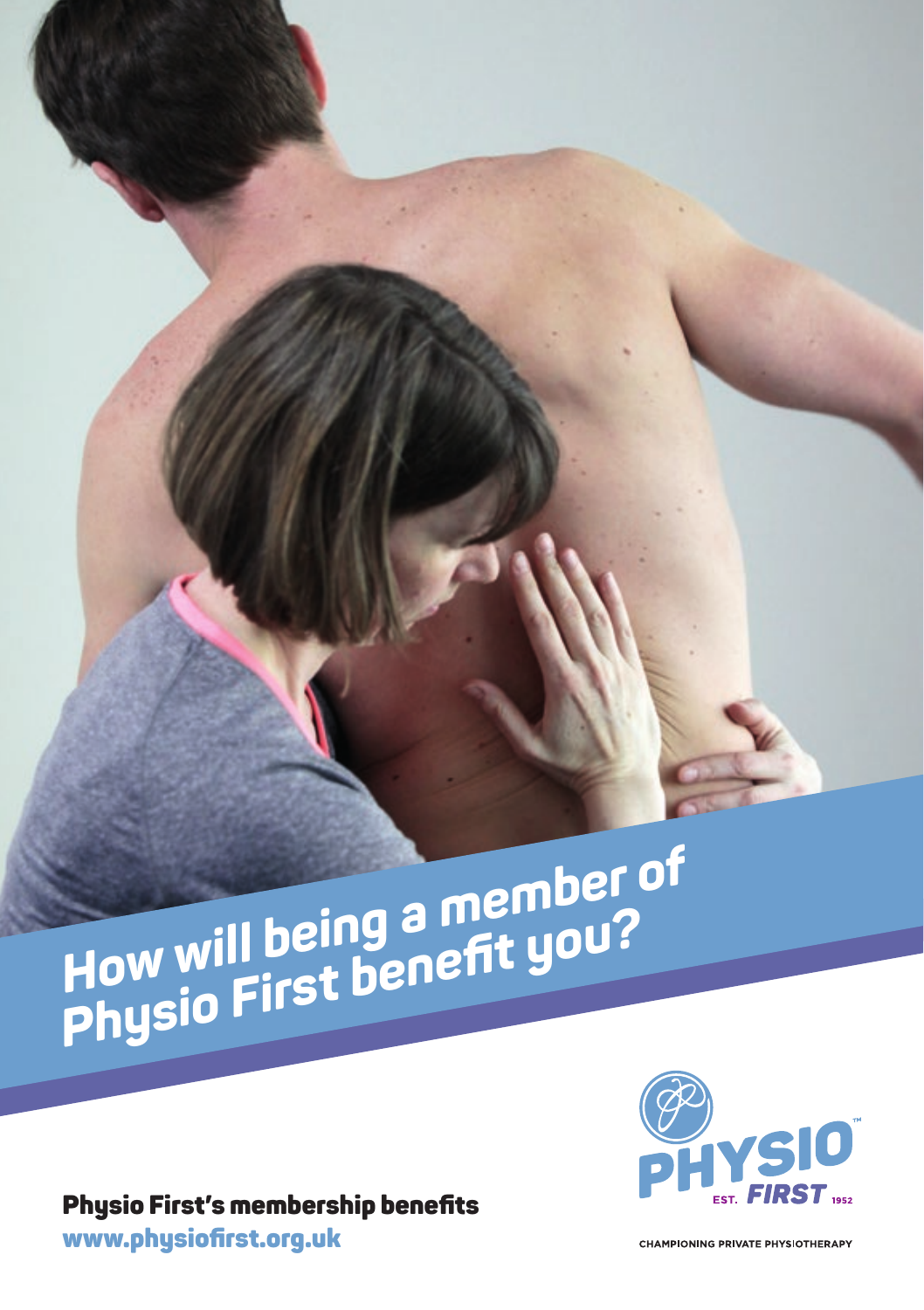# About Physio First

Physio First is run by our members. We work together to champion evidence-based, cost-effective private physiotherapy in the changing healthcare marketplace.

Our Big 5 unique benefits are supported by our bespoke education programme, our beloved quarterly journal *In Touch*, our not-to-be-missed annual conference, plus many more benefits that you will find more information on here.

### Become a member today!

Being a member of Physio First will open the door to a wealth of unique professional support and information that no other private physiotherapy member organisation can offer you.

## Already a member?

We have launched a number of new benefits for existing members. If you're not aware of our Big 5 unique benefits then you must read on. And if you have private physiotherapists working with you who may also benefit, get them to join too! Now is the time to ensure you and your colleagues are getting the most out of uour Phusio First membership.



[www.physiofirst.org.uk](http://www.physiofirst.org.uk)

# Our Big 5 **Our Big 5<br>unique benefits**





#### Get the latest and unique marketplace information

Every month we'll share information with you on important topics within our sector. This could include how to attract more patients, the latest communications with private medical insurers and commercial intermediaries, or updates on clinical practice. It also covers initiatives that Physio First is developing to help members engage with our marketplace.



#### Benchmark your practice

From time to time you will be invited to complete short surveys to help create your own unique report, benchmarking your practice against others working in private physiotherapy. These reports provide invaluable insights into developing your practice.



4

5

#### Join our private LinkedIn forum

Only our members have access to this safe and trusted, member only LinkedIn forum. Here, you can discuss specific private physiotherapy issues, ask questions and exchange information with colleagues.

#### Get Data for Impact reports

Input data to receive our illuminating Data for Impact reports that provide feedback on patient outcomes. You can use this data to target your CPD training, and inform our Physio First Quality Assured Practitioner kite mark. It's ideal for use by both individual physiotherapists and for clinics.

#### Join our Quality Assured Practitioner scheme

Our forward-thinking Quality Assured Practitioner scheme gives you, your patients and the general public peace of mind. Demonstrating that you are a Physio First Quality Assured Practitioner promotes trust and gives confidence.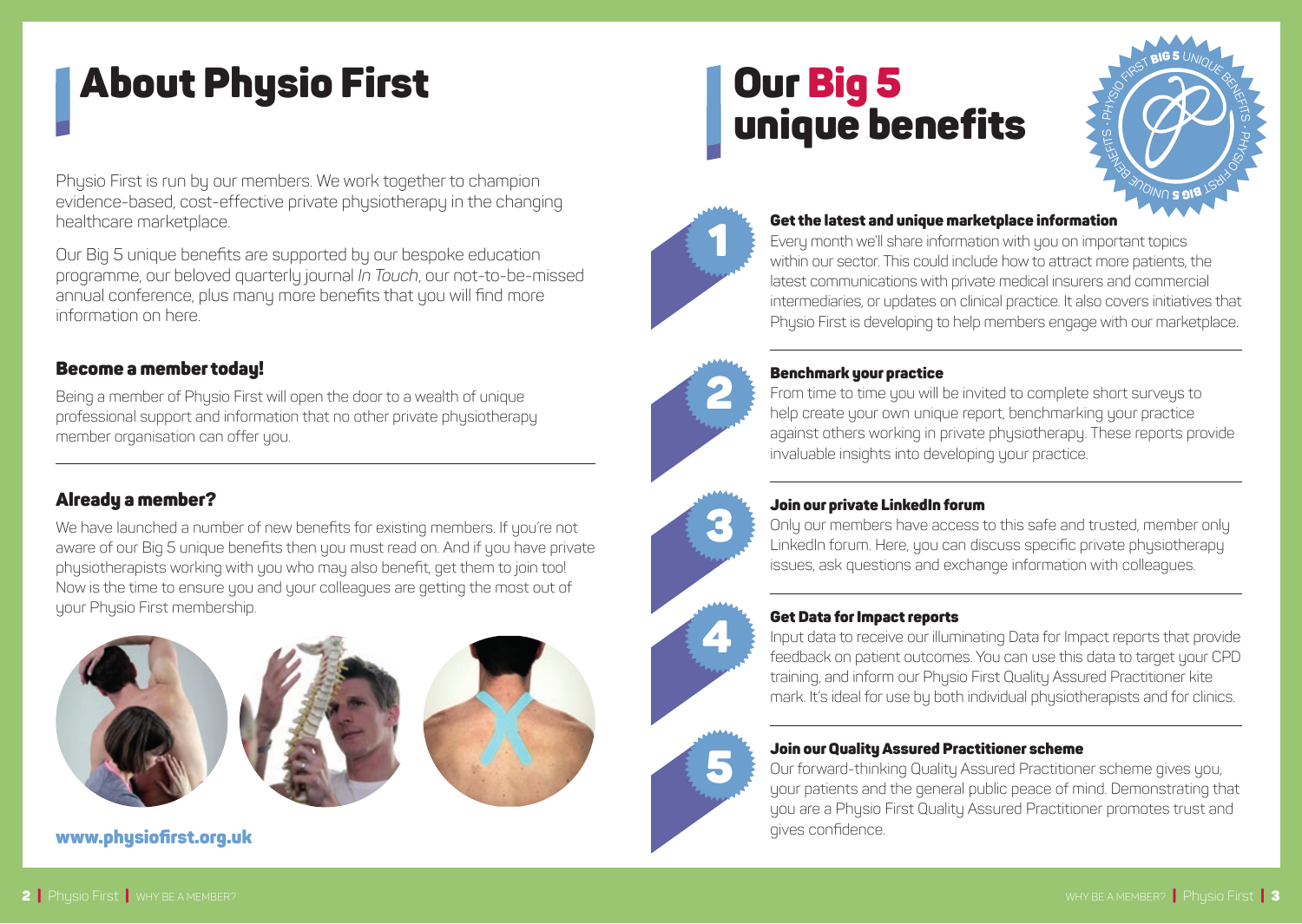# Further member **benefits**



With our innovative data collection tool – developed by Physio First in collaboration with the University of Brighton – you can record and upload anonymous patient treatment and outcomes that enable us to produce regular reports specific to you and

All our benefits are listed here including further details on our Big 5 unique member benefits and a whole host of additional membership benefits. We have listed them under three main categories: education and knowledge, business support and championing private physiotherapy.

your clinic.

Whether you're a private

physiotherapist working alone, or part of a large practice, Data for Impact is an invaluable business tool for

## Education and knowledge

**Data for Impact reports – providing invaluable information on patient treatment outcomes – one of our Big 5 unique benefits** 

As a Physio First member you could be part of our unique Data for Impact programme. This involves monitoring patient outcomes and promoting physiotherapy, and it could help further your career.



**DURATION OF SYMPTOMS:** The largest group of patients had experienced their symptoms for less than 2 **weeks (29.8%); however a notable sized group had experienced their symptoms for more than 12 months (13.1%). The details are shown in Figure 4. This information was not reported for 0.3% of the data.**

#### **Phusio First annual conference**

Be part of our popular Physio First conference where you'll hear top speakers in the physiotherapy field – and network with like-minded private physiotherapy professionals.

Physio First members get discounted rates on delegate places and accommodation, and can receive additional reductions for booking online.

**Get special discounted rates to join us at our annual conference.** 

**Benchmark your practice – one of our Big 5 unique benefits** 

We run our own research strategy and all our members are invited to take part and contribute to new and ongoing projects.

ဝ၂၂<br>| ဝ၂

Members can complete our unique practice profiling surveys which enables you to benchmark your business against other private phusiotherapists.

Participating members get full access to published reports providing information that is valuable for business development.

**Help us benchmark and promote private physiotherapy in today's healthcare marketplace.**

#### **Join our private LinkedIn forum – one of our Big 5 unique benefits**

Talk to other private phusiotherapists in our trusted member-only forum.

This is the ideal arena in which to link up with other like-minded private physiotherapists to talk over burning issues and share opinions.

Our Phusio First private LinkedIn community shares ideas, responds to queries and exchanges advice. If you need answers to a business challenge or support about a patient problem there's probably someone in our LinkedIn forum who has already faced the same issue – and found a solution. So don't be afraid to ask!

**Benefit from the experience and expertise of hundreds of other private physiotherapy professionals.**

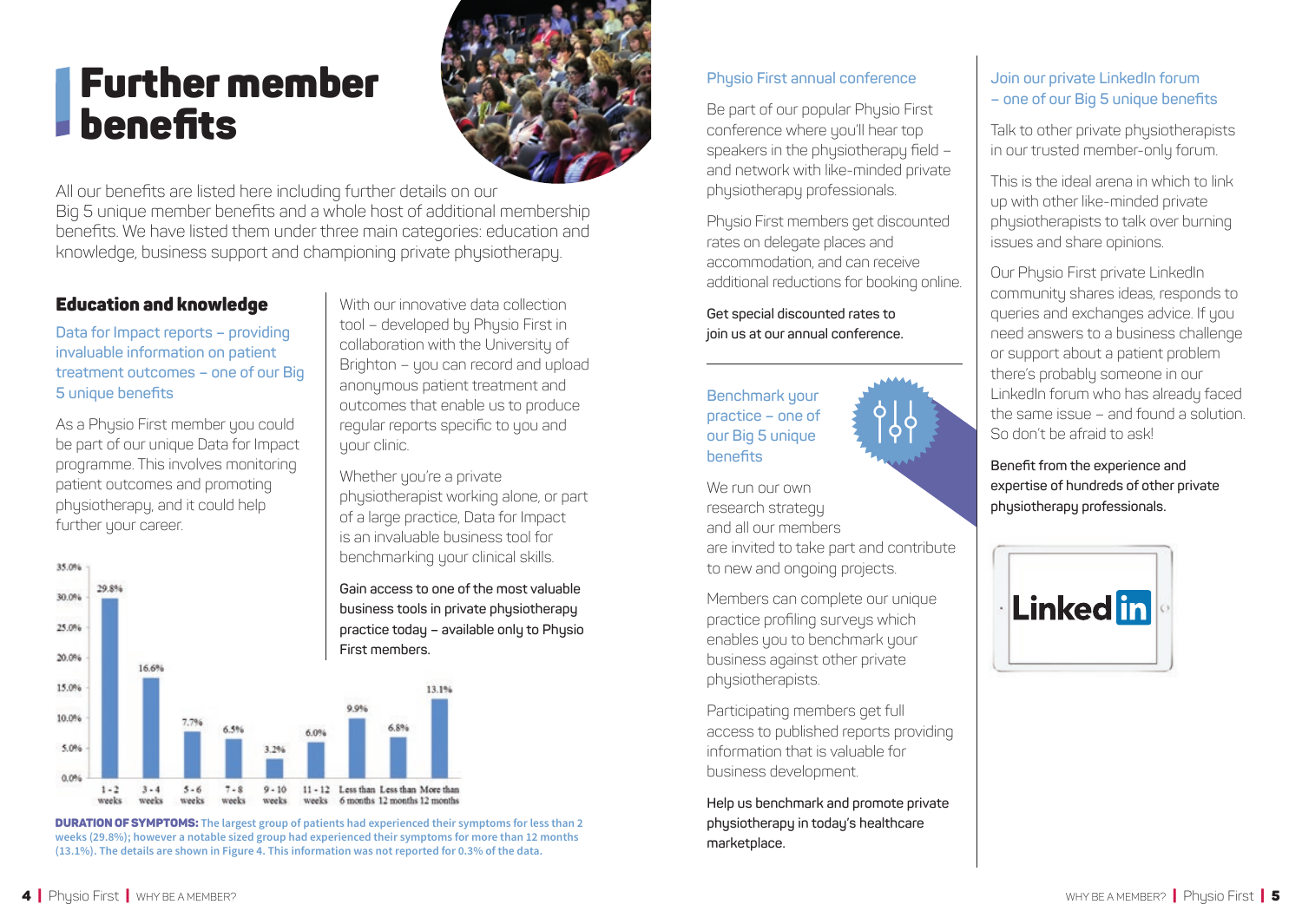#### **Education courses nationwide**

Our extensive range of clinical and business courses lets you develop your skills and maintain your Continued Professional Development at discounted rates. Use these courses to support your participation in our Quality Assured Practitioner kite mark – one of our Big 5 unique benefits.

Our unique and respected education programme covers all areas of clinical interest with subjects that are taught by highly regarded physiotherapy educators.

Choose from our extensive range of courses, held in venues around the UK – and look out for our Education Day programme offered alongside our annual conference.

**Prepare to expand your learning – at discounted rates.** 



#### **Unique marketplace information – one of our Big 5 unique benefits**

Keep abreast of everything that's happening in the clinical and business world of private physiotherapy – with our regular and varied Physio First communications.

Supported by our widely-respected journal *In Touch*, our members' newsletter *Update*, and e-alerts, you will receive regular reports about what's new in the marketplace and what's affecting private practice. You'll also get updates from our commercial contacts and about private medical insurers.

In a nutshell if there's a hot topic, a scam warning, a relevant headline or ground-breaking clinical study within the private physiotherapy or healthcare market, Physio First members are always among the first to know!

**Get important and useful updates for your business.**



#### Business support

#### **Find a Physio – online, nationwide search and booking**

As a Physio First member you can put your practice in front of potential new patients for free, with our easy-to-use online booking system.

Simply register your individual or clinic contact information on our website and any members of the public searching for a physiotherapist will find your details quickly and easily through our search engine optimised sustem. They can even book their appointment with you online too!

#### **Promote your practice online for free.**



#### **Get enhanced Disclosure and Barring Service checks (DBS)**

As a Phusio First member you can take advantage of our special scheme set up with business partners Due Diligence Checking Ltd (DDC).

This means you can have your DBS checks done with Physio First acting as the umbrella organisation in partnership with DDC Ltd and you will be able to work as a self-employed practitioner in nursing homes, sports clubs or schools.

We administer the scheme known as Phusio First Vetting and Barring. working closely with DDC Ltd, a company that has specialised in this area for more than 10 years.

**As a member you can apply for your DBS check immediately.**

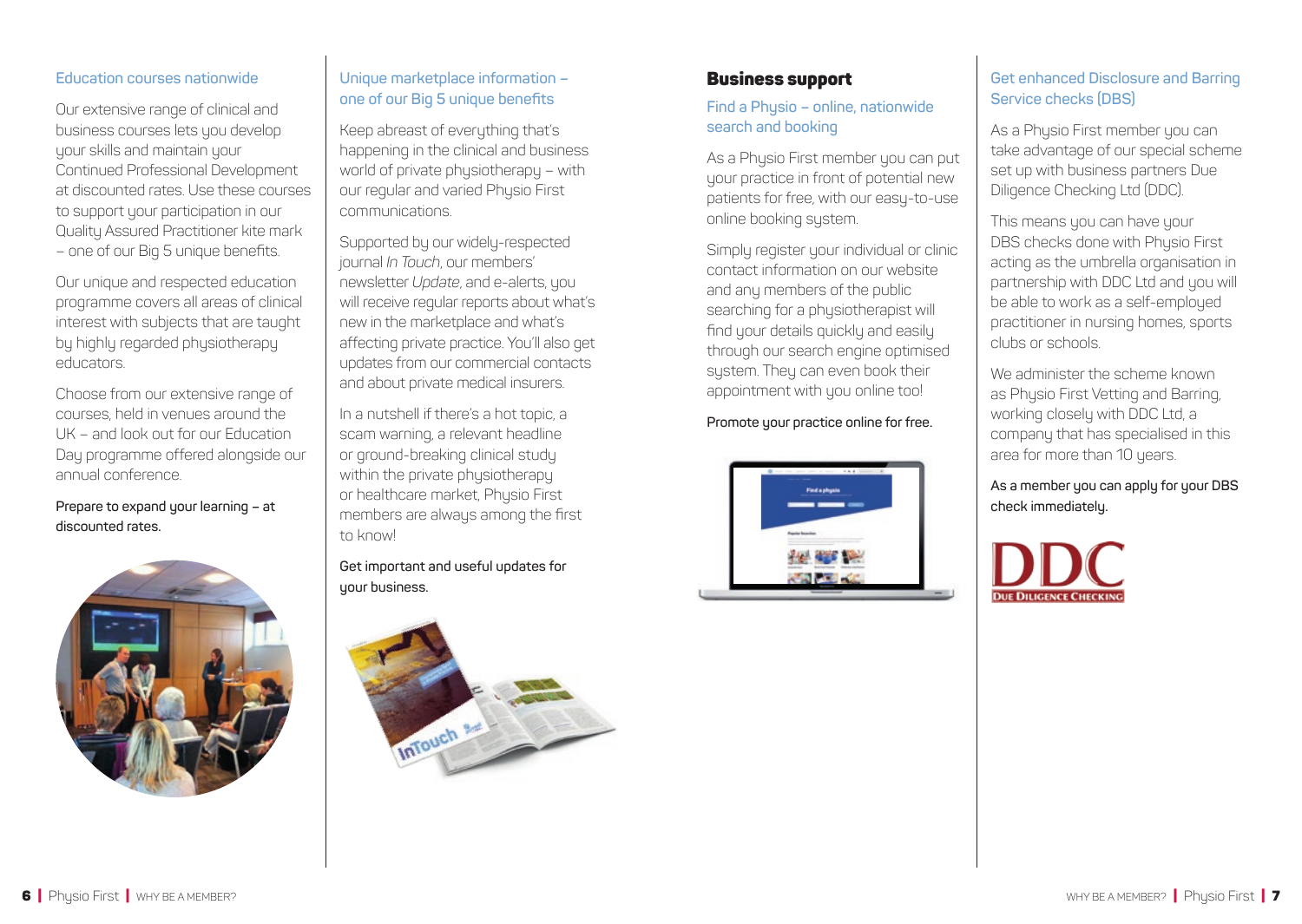#### **Software to support and streamline your business**

Get great discounts on practice management and exercise prescription software for your practice.

We've teamed up with some of the world's leading and trusted suppliers of practice management and exercise prescription software to secure special rates both on their products and support packages.

You'll enjoy discounts of up to 15% with Physiotec, PhysioTools and TM2/ TM3 – all tried, tested names in the physiotherapy industry.

#### **Start enjoying these exclusive discounts today!**





**FREEDOM TO PRACTICE** 

#### **Professional support and legal advice**

If you need help or advice with recovering a debt, legal issues. drawing up a self-employed associate agreement and marketing your business, this is all available to our Phusio First members.

We know exactly the right professionals to support and advise you on a whole range of issues that crop up regularly within private physiotherapy practice.

As a Physio First member, you don't need to face those stressful business situations on your own – thanks to our member benefits!

As well as expert contacts to guide and support, you can also access information on topics such as product and service discounts, pursuing small claims and physiotherapy-specific insurance.

**Ensure you have experts on hand to advise and save you time and money.**



#### **Discounts with major clinic suppliers**

Take advantage of our special business partnership with leading sellers of physiotherapy supplies such as:

- **•** 10% discount with Patterson Medical – a respected and established supplier of rehabilitation and medical solutions, plus a generous 15% off their equipment servicing costs
- **•** 10% discount with Vivomed a top sports medicine supplier

Between them they offer thousands of products which are used by private physiotherapists around the world every day.

**Save money with these special discounts when next ordering goods and services**  for your clinic.





#### **Physiotherapy-specific business advice**

Is your business set for success? Make sure you're on the right track with help from the professional business and marketing coaches at Painless Practice.

Physio First's business partnership with Painless Practice means our members benefit from generous discounts on their respected workshops and courses aimed specifically at the private healthcare market.

Whether you're a private physiotherapist just starting out, or an established clinic looking to grow, you can expand your business knowledge at a discount with their proactive coaching programmes.

**Achieve your business vision – at a discounted rate.**

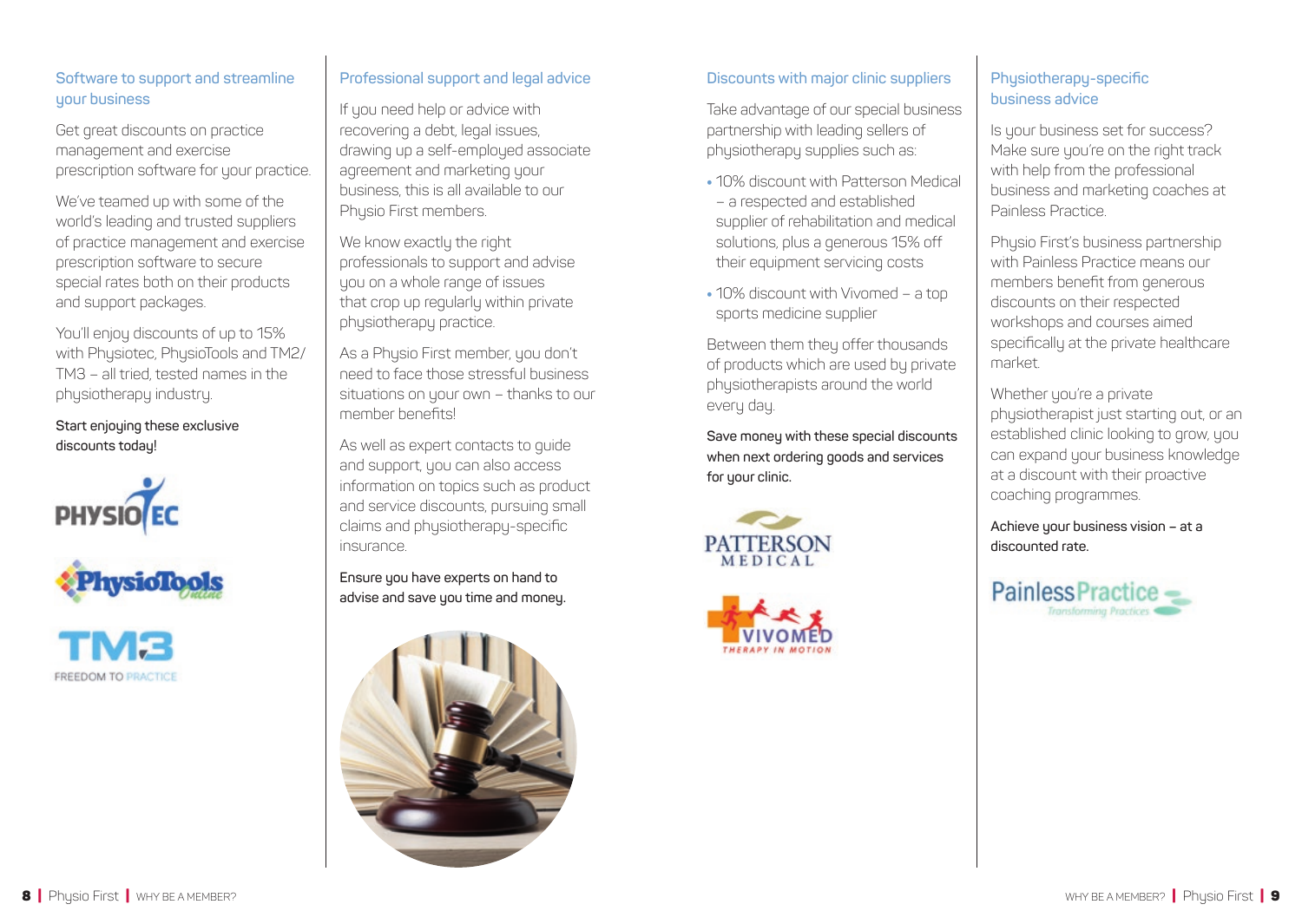

#### **Endorse your practice with Physio First**

Use our immediately recognisable Physio First logo in your branding to show the public you're part of the UK's trusted professional body of private physiotherapists.

As a member you get access to a downloadable Physio First member logo that is free to use within your private practice – on stationery, websites, signage or even clothing. This means you can show your patients and the public that you are part of an independent and trusted professional body.

**Be recognised as part of a respected and long-established organisation of private physiotherapists.** 

# Championing private **physiotherapy**

**Become a Quality Assured Practitioner – one of our Big 5 unique benefits** 

Join Physio First and be part of our new, groundbreaking Quality Assured Practitioner scheme (QAPs).

Based on more than a decade of research and data analysis, the quality assurance scheme means you will be able to benchmark your outcomes and show just how well you are doing against pre-set baseline data. Achieve this quality mark of approval and prove to existing and potential clients just how good you really are!

The Phusio First QAP mark will also mean patients and the public enjoy peace of mind and reassurance that, as a private physiotherapist, you adhere to high standards of treatment and professionalism.

Once you have achieved the QAP mark this could make the difference between patients booking an appointment with you – or going elsewhere!

**Be one of our first private practice physiotherapists to be awarded our Quality Assured Practitioner kite mark.**

#### **Regular liaison with the Chartered Society of Physiotherapy**

Phusio First is run with its members so we all get the chance to have our views heard through our organisation.

> We have regular meetings with the Chartered Society of Physiotherapy and have the opportunity, as the voice of our members, to make our views known.

If there are issues affecting you, your clinic or practice then we can help.

**Get a direct line into the CSP at the** 



# Information, help and advice is just a click away



## **Join Phusio First**

Become a member of Physio First and you'll open the door to a wealth of unique professional support and information that no other private physiotherapy membership organisations in the UK can offer.

**Join online today at [www.physiofirst.org.uk](http://www.physiofirst.org.uk)**

**Or contact Physio First for more information 01604 684960 | [minerva@physiofirst.org.uk](mailto:minerva@physiofirst.org.uk)**

## Access your benefits today

Already a member? Log in today and start getting the most from your membership. **[www.physiofirst.org.uk](http://www.physiofirst.org.uk)**